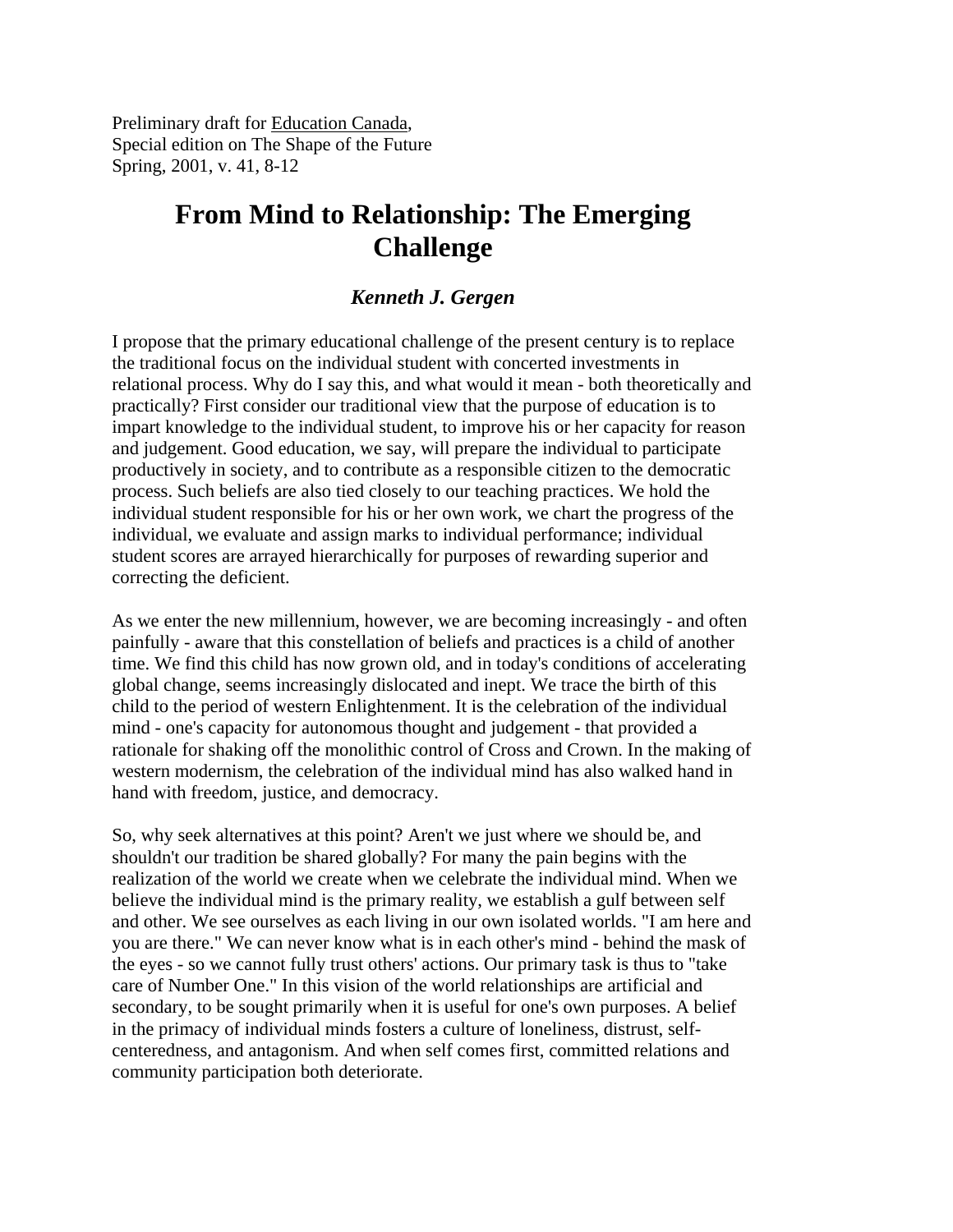These misgivings with the individualist view are complemented by a growing body of scholarship exploring the communal basis of knowledge and reason. Here the Cartesian heritage of the lone thinker is found deeply wanting. Simply put, if we were to eliminate from the human mind all the concepts and logics supplied by the surrounding culture, what would be left over that would still count as reason? In isolation, could I think about issues of morality, justice, or the costs and benefits of various courses of action without a corpus of concepts and logics supplied to me from relations with others? To "reason well" is not to step outside of relationships for a "private moment," but to participate fully within them.

This view is writ large in broad-ranging scholarship demonstrating the dependency of scientific knowledge on communally shared understandings and values. On this view, the scientist never truly works alone; he or she is prepared by the community for what it is that can be discovered through observation. What we take to be knowledge is not so much a mirror of "the world as it is," but the outcome of an interpretive community attempting to realize its values within certain domains. Western medical knowledge, for example, is not so much "true" as it is functional in terms of western beliefs and values. Western medicine represents progress primarily within the conceptual arena shared or disseminated by western culture. Knowledge, then, issues from communities and not from the individual minds of its participants. (1)

The implications of this emerging consciousness for education are profound. Our attention first shifts from the mind of individual students to the kinds of relationships out of which viable knowledge can emerge. Further, we become sensitized to community differences and the ways in which knowledge in one may be dysfunctional within another. We begin to ask whose voices are present in any given knowledge making process and whose are absent or silenced. And we are alerted to the problems created by our traditional fields of knowledge. The separate disciplines of biology, literature and art, for example, are not required by "the way the world is," but reflect different community traditions. When these communities cease to communicate with each other - or indeed with the many communities making up society - the result is an injurious isolation.

Dialogues on such matters are also becoming increasingly central in the educational sphere. The work of educational leader, Jerome Bruner, provides an interesting weathervane. Bruner's work in the 1970s did much to stimulate the cognitive movement in education; here the character of individual reason was central. In his most recent work, The Culture of Education, Bruner points the way to knowledge as issuing from a "sub-community in interaction." (2) This shift in sensibility is also evident in a plethora of recent works on the significance of dialogue in education (3), on socially distributed cognition (4), and on the social constitution of the classroom (5). The pages of Education Canada have also been keenly sensitive to these issues, featuring for example, articles on citizenship education, telelearning, apprenticeship, the politics of curriculum, and more.

Importantly, I believe these deliberations in education form a significant counterpoint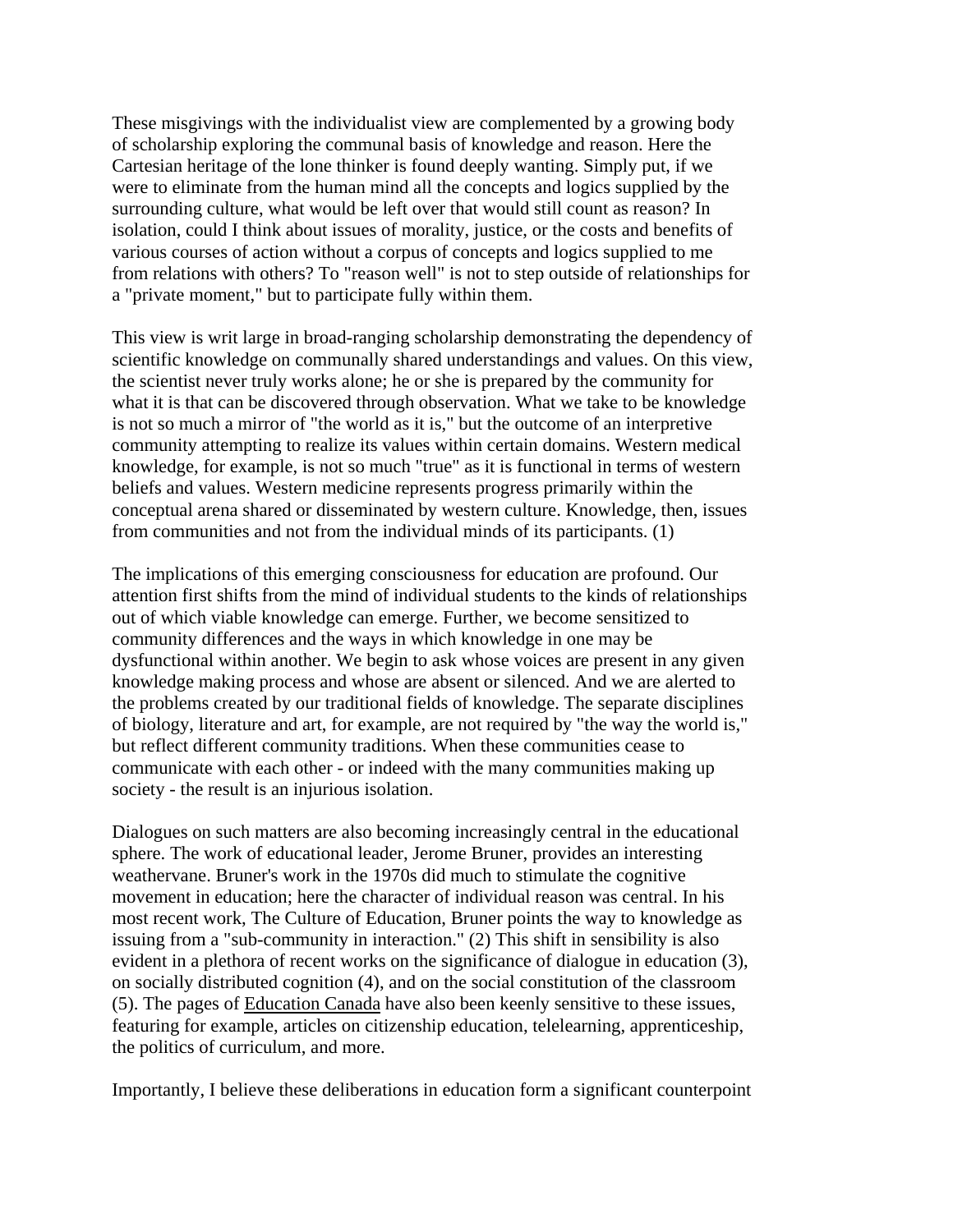to movements sweeping across the culture - if not the world. Partly owing to the profound technological transformations of the past century, we are brought together with increasing numbers of people, from differing locales, for differing purposes. Everywhere there is a need for collaboration, teamwork, networks, and negotiation. Continuous adjustments to a continuously changing sea of meaning and material is required. In the organizational sphere, for example, this reliance on relationship is reflected in moves from hierarchical to flattened structures and increased reliance on cross-functional teams for vital decisions. The shift toward collaborative construction is pivotal to the dramatic billowing of virtual organizations and international voluntary moments (NGOs). And it is on just such capacities for coordinated relationship that ecumenical movements, geo-political organizations (such as the European Community), and scientific research teams depend. Relational deliberation in education is essential if schools and universities are to be adequate to the profound transformations in the world more generally.

### **Speaking Practically**

Theoretical discussions of relational processes relevant to the times are a good beginning. The ultimate question is whether such discussions can make a difference in practice. In my view there is already significant movement in the domain of pedagogy. It comes in many and varied forms, and when viewed together we begin to see a pattern from which we can draw nourishment for the future. Let me touch on three significant domains of educational innovation in a relational key.

#### **From Monologue to Dialogue**

There is a long history of critique of monologic pedagogy in which the teacher functions as high priest and students as supplicants. In terms of current dialogues, it is perhaps Friere's Pedagogy of the Oppressed that served as the major stimulus to innovation. Informed by Friere's critical sensitivity to the ideologies and values carried by all forms of disciplinary knowledge, teachers at all levels have generated means for questioning singular authorities and opened classes to broad participation. Critical pedagogy now sits side by side with a variety of less politicized forms of classroom collaboration. For example, in his work, Collaborative Learning, Kenneth Bruffee describes a range of practices designed to maximize student expression and interchange (7). Institutions such as Sudbury School have involved students in everything from curriculum design to deportment decisions; Patricia Lather challenges her students to write in multiple voices for differing audiences and purposes (8); novelist Ken Kesey and his students have gone so far as to write and publish a collective novel. Collaborative innovation is everywhere in motion.

#### **From Isolated to Relational Rationality**

In the individualist tradition there was a distinct division between he role of the teacher and that of the student, The former was to provide the best information and insight available and the latter's job was to master it. Student failure was typically attributed to the student's deficient capabilities, attitude, or motivation. In recent decades we have increasingly come to understand that effective student performance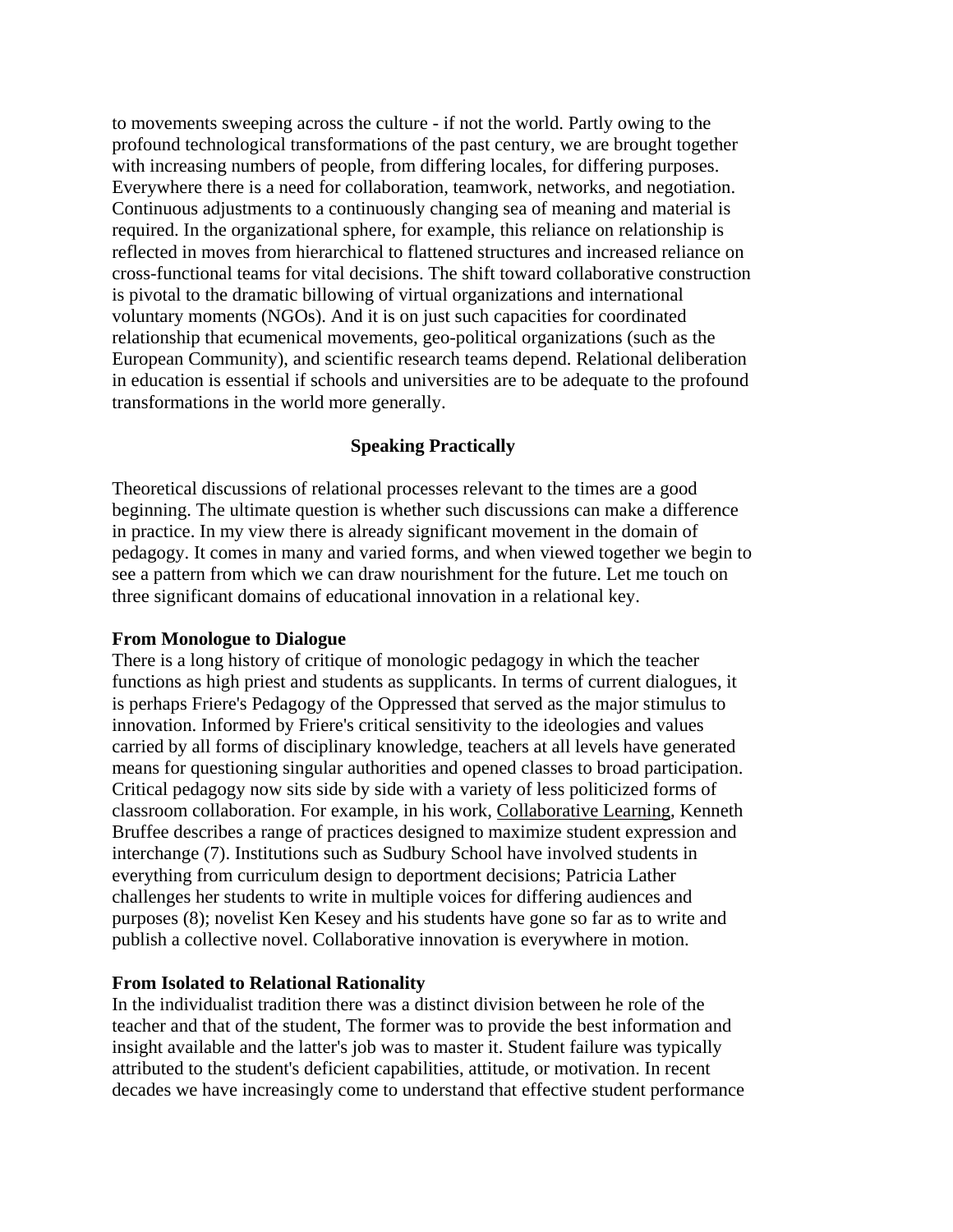is a collaborative achievement. The central fulcrum of collaboration is, of course, between the teacher and the student. Here increasing numbers are drawn to Lev Vygotsky's view that there is nothing in mind that is not first of all in culture, and to the significance of a close, sensitive and action centered relationship between teacher and student. For many this means a sophisticated form of apprenticeship (9). Communication specialist William Rawlins proposes that the most effective education emerges from a friendship relationship between teacher and student. (10)

Yet, it is not simply the student's relationship with the teacher that is important. Scholars and teachers are increasingly drawn to the importance of peer relations friendships, cliques, racial and economic class antagonisms - that bear on the student's performance. More expansively, many educationalists draw attention to the broader social context of education. We increasingly understand the importance of poverty, ethnicity, and family composition, for example, in shaping the quality of student work. The performance of an individual is only a manifestation of a broad relational network. A student never succeeds or fails alone.

#### **From Curricula to Cultural Criteria**

In the individualist tradition, student performance is evaluated against the standards of a fixed curriculum. The logic and content of the curriculum - established prior to the student's presence - dictates what counts as "mastery." With increased sensitivity to relational context, we begin to see the limits of a self-contained, disciplinary based curriculum. Increasingly we see the walls of the classroom as an artificial barrier between educational and cultural process. Our activities in the world are seldom boxed in disciplinary packages, nor is effective reason ever cut away from often complex contexts. "Situated learning" is essential (11). It is in this vein that we may appreciate the innovative efforts of the many teachers who create links between the class and cultural context. For example, "authentic assessment" practices - in which students work together to solve complex problems in the outside environment and communicate their results to audiences other than the teacher - are slowly gaining momentum. More broadly visible are university programs in service learning; here community engagement serves as the educational matrix. More subtly but pervasively, educators increasingly send their students to explore the World Wide Web for multiple perspectives on a given issue. At Rice University the Gardiner Symonds teaching laboratory provides no lectern or desk for the teacher. Rather we find multiple computers, mobile chairs for students and teacher, and three multipanelled walls onto which any computer can beam its contents, along side video and CD Rom materials (12). The class can travel virtually and simultaneously throughout the world.

#### **Impediments and Invitations**

My hope in this offering is to locate within the fragments of educational change an emerging pattern, and to place this pattern within a broader transformation of cultural - if not global -significance. At the same time I feel we have barely arrived at a starting place. In my view the vast share of educational practice remains lodged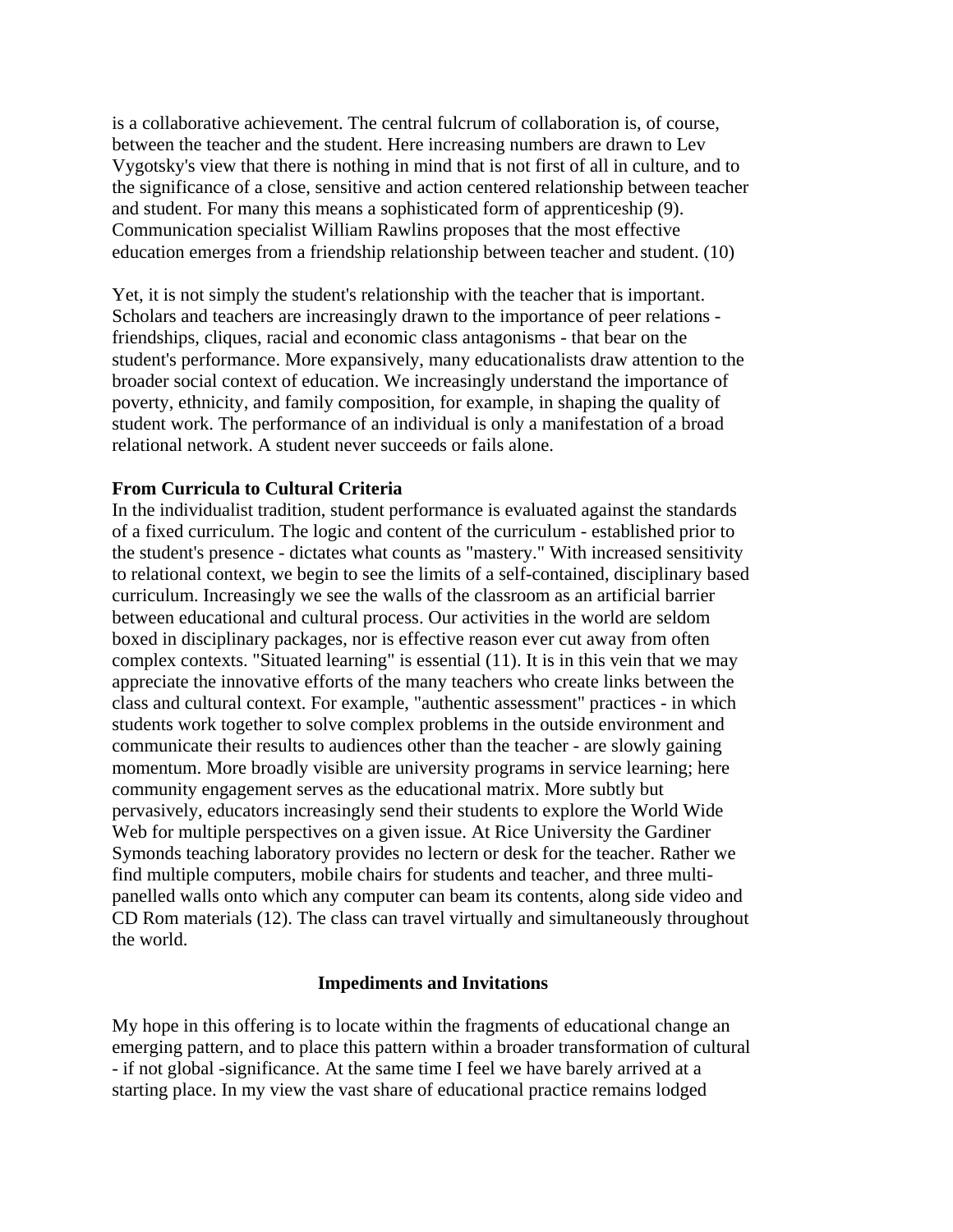within the individualist tradition. Among the most powerful impediments to relational change are the linked commitments to individual evaluation and standardized accountability. For varying reasons - good and bad - teachers are joined by parents and even students in desiring to know where the performance of each individual stands in comparison to others. Individualist ideology is as strong as it is pervasive. The investments in individual evaluation are intensified, however, when linked to standardized performance exams. When the view prevails that reason and knowledge are universal - transcending any particular community's needs and values - a brutal competition is invited - between students, schools, regions and even nations. A mono-logic rides roughshod over the richness of community tradition and need.

I conclude with a personal story, partly to underscore the need for grass roots engagement in relational challenge and as well to reflect on its potentials. Informed by the challenge of relationalism, I have experimented with replacing a term paper with a "term dialogue." Here students work in small groups on a challenging topic related to the course material. Each student makes a series of contributions to an ongoing electronic mail exchange. The primary grade is based on the quality of the dialogue - whether the entries enrich each other, bring out important facets of other offerings, inform the group, and thrust the dialogue in new directions. In my experience students love the process and experience significant benefit. Moreover,I find that I learn as well from the emerging discussions. Yet, although I evaluate the dialogue as a whole, students also insist that they receive a private mark according to their individual input. I falter, reflect, and ultimately capitulate to their desires. Perhaps innovations are best when they carry with them remnants of tradition. The discussion remains open...

#### **FOOTNOTES**

(1) For further treatment of these transformations and their global implications, see Gergen, K.J. (1999) An invitation to social construction. London: Sage, and Gergen, K.J. (2000) The saturated self (2nd. ed.) New York: Perseus.

(2) Bruner, J. (1996) The culture of education. Cambridge: Harvard University Press. p. 21

(3) Wells, G. (1999) Dialogic inquiry, Towards a sociocultural practice and theory of education. Cambridge: Cambridge University Press.

(4) Salomon, G. (19 93 ) Distributed cognition: Psychological and educational considerations. Cambridge: Cambridge University Press.

(5) See, for example, Hicks, D. (Ed.) (1996) Discourse, learning and schooling. Cambridge: Cambridge University Press.

(6) Friere, P. (1978) The pedagogy of the oppressed. Harmondsworth: Penguin.

(7) Bruffee, K. (1992) Collaborative learning. Baltimore, MD: Johns Hopkins University Press.

(8) Lather, P. (1994) Getting smart. New York: Routledge.

(9) Rogoff, B. (1990) Apprenticeship in thinking. New York: Oxford University Press.